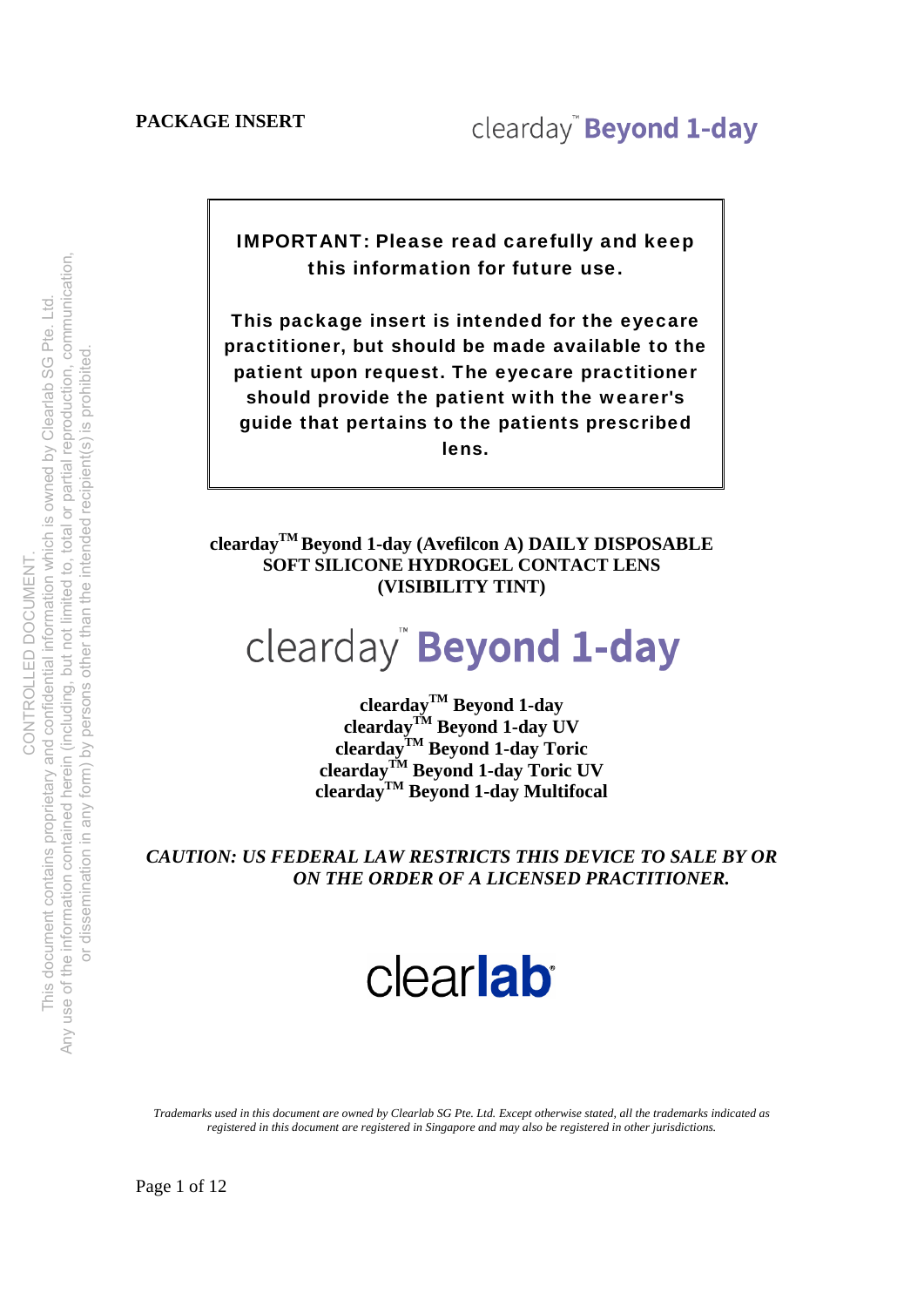### **IMPORTANT:**

Please read carefully and keep this information for future use. This package insert is intended for the eye care practitioner, but should be made available to the patient upon request. The eye care practitioner should provide the patient with the wearer's guide that pertains to the patients prescribed lens.

### **DESCRIPTION:**

The **cleardayTM Beyond 1-day (Avefilcon A**) **Daily Disposable Soft Silicone Hydrogel Contact Lens** is available in spherical, toric and multifocal lens designs. The hydrophilic nature of this material allows the lens to become soft and pliable when immersed in an aqueous solution.

The non-ionic lens material (**Avefilcon A**), is composed of siloxane containing monomer and macromer. It is cross linked with other hydrophilic monomers and dimethacrylate cross linker. The lenses are incorporated with Reactive Blue 19, a US FDA approved dye for contact lens as handling tint. The **cleardayTM Beyond 1-day (Avefilcon A**) **Daily Disposable Soft Silicone Hydrogel Contact Lens** consists of 40% **Avefilcon A** and 60% water by weight when immersed in buffered saline solution. The **clearday**<sup>TM</sup> Beyond 1**day UV, cleardayTM Beyond 1-day Toric UV** and **cleardayTM Beyond 1-day Multifocal** contact lenses contain a UV blocking material that blocks UVB and UVA radiation. A -3.00D lens with center thickness of 0.07mm blocks about 96% of UVB rays and about 55% of UVA rays.

UV radiation blockage provided by **cleardayTM Beyond 1-day UV, cleardayTM Beyond 1-day Toric UV** and **cleardayTM Beyond 1-day Multifocal** will increase for thicker lenses.

### **WARNING:**

UV-absorbing contact lenses are NOT substitutes for protective UV-absorbing eyewear such sunglasses, because they do not completely cover the eye and surrounding area. Patients should continue to use UV-absorbing eyewear as directed by a licensed eye care professional.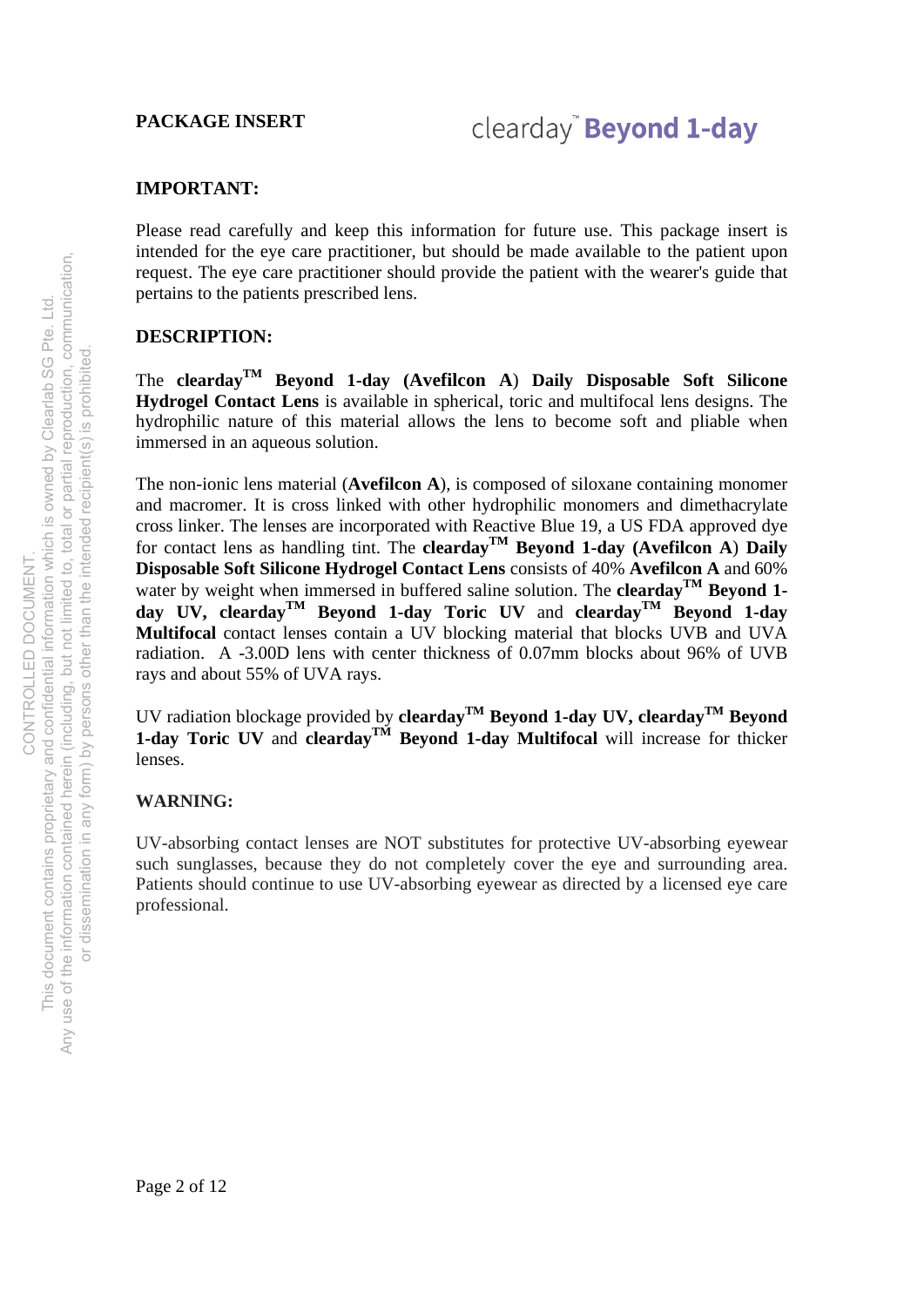### clearday" Beyond 1-day

#### **Figure 1:**

Representative UV transmittance profile of -3.00D **cleardayTM Beyond 1-day UV, cleardayTM Beyond 1 day Toric UV** or **cleardayTM Beyond 1-day Multifocal** contact lens.



In the hydrated state, the lens conforms to the curvature of the eye covering the cornea and extending slightly beyond the limbus forming a colorless, transparent optical surface. The hydrophilic properties of the lens require that it is to be maintained in a fully hydrated state in a solution compatible with the eye. If the lens is exposed to air while off the eye, it may become dry and brittle. If this happens, dispose of the lens and replace it with a fresh one.

The hydrophilic characteristics allow aqueous solutions to enter the lens and in its fully hydrated state and the lens is approximately 60% water by weight.

The physical properties of the lens are:

| Refractive Index                   | 1.392 (lens without UV blocker) or<br>1.397 (lens with UV blocker)                 |
|------------------------------------|------------------------------------------------------------------------------------|
| <b>Light Transmission</b>          | $> 95\%$                                                                           |
| Surface Character<br>Water Content | Hydrophilic<br>60%                                                                 |
| Oxygen Permeability                | 88 X 10 <sup>-11</sup> (cm <sup>2</sup> /sec) x (ml O <sub>2</sub> / [ml x mm Hg]) |
| The lens Parameters are:           |                                                                                    |
| <b>Spherical Power Range</b>       | $-20.00$ to $+20.00$ D                                                             |
| Diameter Range                     | 12.00 to 15.00 mm                                                                  |
| <b>Base Curve Range</b>            | 7.80 to 10.00 mm                                                                   |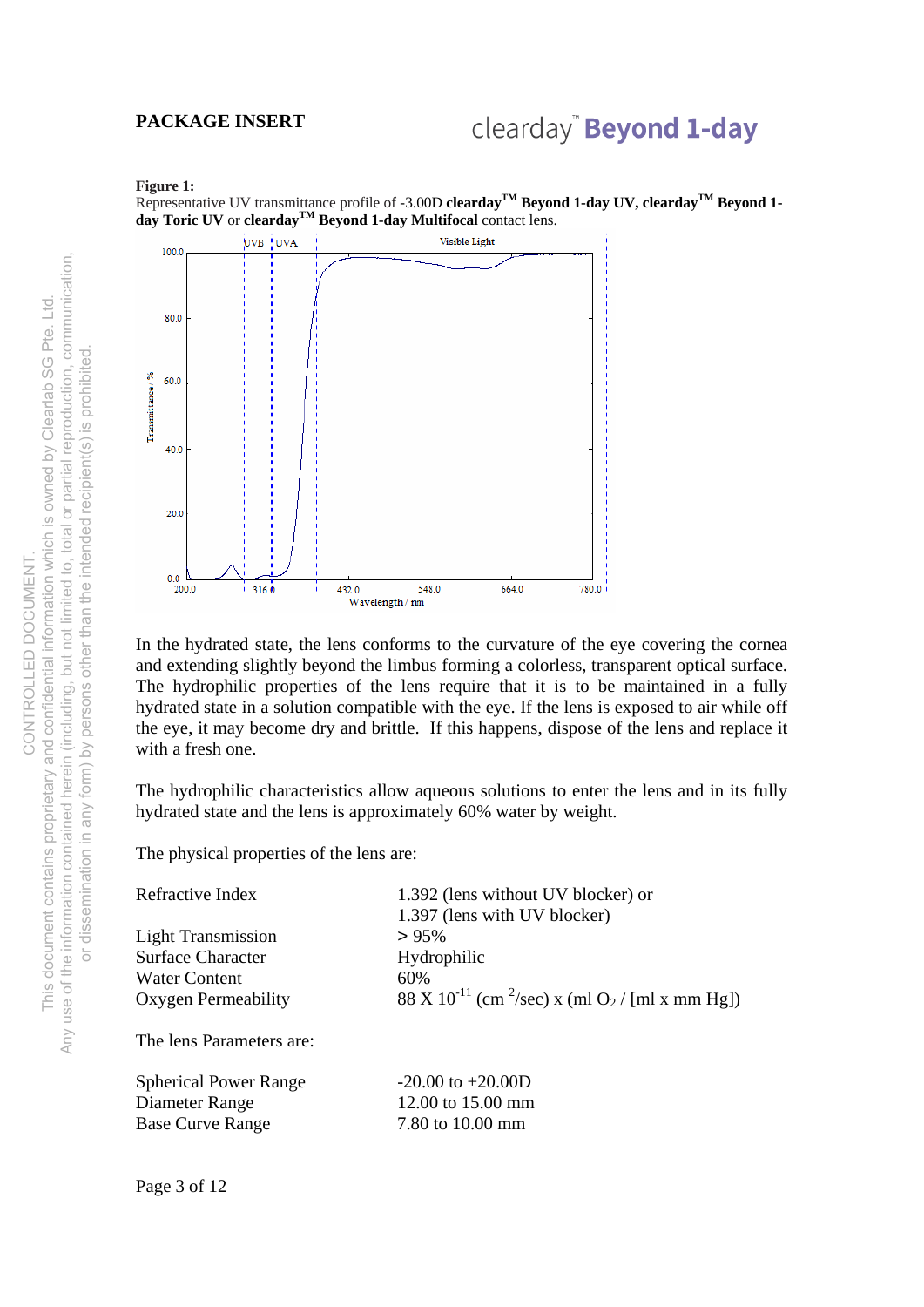### clearday" Beyond 1-day

The **cleardayTM Beyond 1-day** Daily Disposable soft silicone hydrogel contact lenses are available in the following dimensions:

| Diameter:                | 14.1 mm                                          |
|--------------------------|--------------------------------------------------|
| <b>Centre Thickness:</b> | $0.09$ mm $@-3.00D$ (varies with power)          |
| Base Curve:              | 8.6 mm, 8.8 mm (for $+4.00$ to $+6.00D$ )        |
| Powers:                  | $0.00$ to $-6.00$ Dioptres in 0.25 D increment   |
|                          | $-6.50$ to $-10.00$ Dioptres in 0.50 D increment |
|                          | $+0.50$ to $+6.00$ Dioptres in 0.25 D increment  |

The **cleardayTM Beyond 1-day UV** Daily Disposable soft silicone hydrogel contact lenses are available in the following dimensions:

| Diameter:                | 14.2 mm (minus), $14.3$ mm (plus)                |
|--------------------------|--------------------------------------------------|
| <b>Centre Thickness:</b> | $0.07$ mm $@-3.00D$ (varies with power)          |
| Base Curve:              | 8.6 mm                                           |
| Powers:                  | $0.00$ to $-6.00$ Dioptres in 0.25 D increment   |
|                          | $-6.50$ to $-12.00$ Dioptres in 0.50 D increment |
|                          | $+0.25$ to $+4.00$ Dioptres in 0.25 D increment  |
|                          | $+4.50$ to $+6.00$ Dioptres in 0.50 D increment  |

The **cleardayTM Beyond 1-day Toric** Daily Disposable soft silicone hydrogel contact lenses are available in the following dimensions:

| 14.3 mm                                              |  |  |  |
|------------------------------------------------------|--|--|--|
| $0.11$ mm $@-3.00D$ (varies with power)              |  |  |  |
| $8.5 \text{ mm}$                                     |  |  |  |
| $0.00$ to $-6.00$ Dioptres in 0.25 D increment       |  |  |  |
| $-6.50$ to $-8.00$ Dioptres in 0.50 D increment      |  |  |  |
| $+0.25$ to $+4.00$ Dioptres in 0.25 D increment      |  |  |  |
| $-0.75D, -1.25D, -1.75D, -2.25D$                     |  |  |  |
| $10^{\circ}$ to $180^{\circ}$ (in $10^{\circ}$ step) |  |  |  |
|                                                      |  |  |  |

The **cleardayTM Beyond 1-day Toric UV** Daily Disposable soft silicone hydrogel contact lenses are available in the following dimensions:

| $14.3 \text{ mm}$                                    |  |  |  |
|------------------------------------------------------|--|--|--|
| $0.099$ mm $@-3.00D$ (varies with power)             |  |  |  |
| 8.7 mm                                               |  |  |  |
| $0.00$ to $-6.00$ Dioptres in 0.25 D increment       |  |  |  |
| $-6.50$ to $-8.00$ Dioptres in 0.50 D increment      |  |  |  |
| $+0.25$ to $+4.00$ Dioptres in 0.25 D increment      |  |  |  |
| $-0.75D, -1.25D, -1.75D, -2.25D$                     |  |  |  |
| $10^{\circ}$ to $180^{\circ}$ (in $10^{\circ}$ step) |  |  |  |
|                                                      |  |  |  |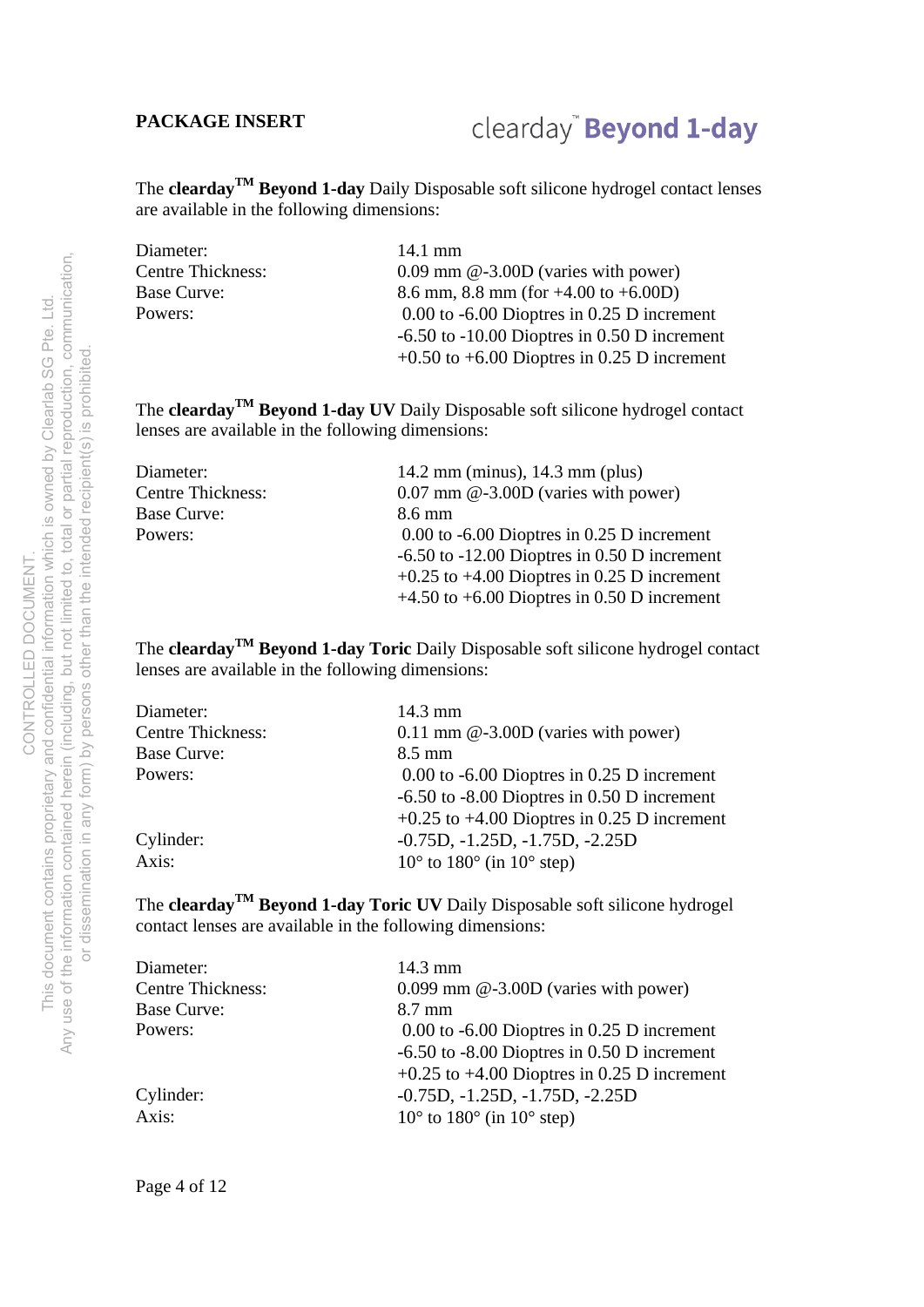### clearday<sup>®</sup> Beyond 1-day

The **cleardayTM Beyond 1-day Multifocal** Daily Disposable soft silicone hydrogel contact lenses are available in the following dimensions:

| Diameter:                | $14.2 \text{ mm}$                               |
|--------------------------|-------------------------------------------------|
| <b>Centre Thickness:</b> | $0.09$ mm $@-3.00D$ (varies with power)         |
| <b>Base Curve:</b>       | 8.7 mm                                          |
| Powers:                  | $0.00$ to $-6.00$ Dioptres in 0.25 D increment  |
|                          | $-6.50$ to $-8.00$ Dioptres in 0.50 D increment |
|                          | $+0.25$ to $+4.00$ Dioptres in 0.25 D increment |
| <b>ADD</b> Powers:       | $+1.00D, +1.50D, +2.00D, +2.50D$                |

#### **ACTIONS:**

In its hydrated state, the **clearday**<sup>TM</sup> Beyond 1-day (Avefilcon A) Daily Disposable **Soft Silicone Hydrogel Contact Lens**, when placed on the cornea, acts as a corrective refracting medium (except for plano lenses) to focus light rays on the retina.

#### **CAUTION:**

Due to the small number of patients enrolled in clinical investigations of lenses, all refractive powers, design configurations, or lens parameters available in the lens material were not evaluated in significant numbers. Consequently when selecting an appropriate lens design and parameter, the eyecare practitioner should consider all characteristics of the lens that can affect lens performance and ocular health, including oxygen permeability, wettability, central and peripheral thickness and optic zone diameter.

The potential impact of these factors on the patient's ocular health must be carefully weighed against the patient's need for refractive correction. Therefore the continuing ocular health of the patient and the lens performance on the eye should be carefully monitored by the prescribing eyecare practitioner.

#### **INDICATIONS (USES):**

The **clearday**<sup>TM</sup> Beyond 1-day UV, clearday<sup>TM</sup> Beyond 1-day Toric UV and **cleardayTM Beyond 1-day Multifocal** for daily wear contains a UV Blocker to help protect against transmission of harmful UV radiation to the cornea and into the eye.

The **cleardayTM Beyond 1-day** and **cleardayTM Beyond 1-day UV** Daily Disposable Soft Silicone Hydrogel Contact Lens is indicated for daily wear single use only for the optical correction (except for plano lenses) of refractive ametropia (myopia and hyperopia) in phakic or aphakic persons with non-diseased eyes who may have 1.00D or less of astigmatism.

The **cleardayTM Beyond 1-day Toric** and **cleardayTM Beyond 1-day Toric UV** Daily Disposable Soft Silicone Hydrogel Contact Lens is indicated for daily wear single use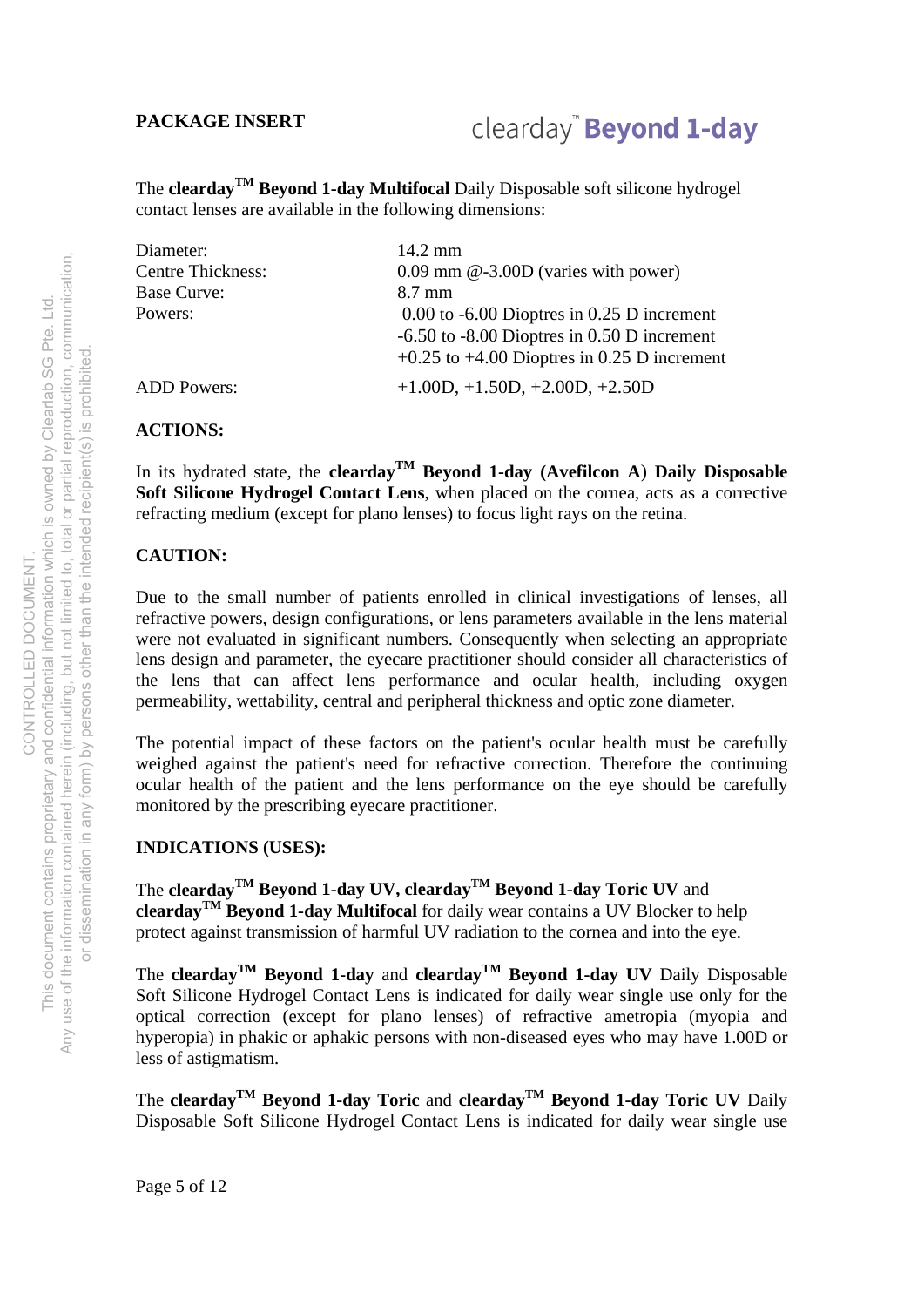### clearday<sup>®</sup> Beyond 1-day

only for the optical correction of refractive ametropia (myopia and hyperopia) in phakic or aphakic persons with non-diseased eyes who may have 7.00D or less of astigmatism.

The **cleardayTM Beyond 1-day Multifocal** Daily Disposable Soft Silicone Hydrogel Contact Lens is indicated for daily wear single use only for the optical correction of refractive ametropia (myopia and hyperopia) and/or presbyopia in phakic or aphakic persons with non-diseased eyes who may have 1.00D or less of astigmatism.

The lens is intended to be worn once and then discarded at the end of each wearing period on a daily basis. The patient should be instructed to start the next wearing period with a new, unexpired lens.

### **CONTRAINDICATIONS (REASONS NOT TO USE):**

DO NOT USE the **cleardayTM Beyond 1-day (Avefilcon A**) **Daily Disposable Soft Silicone Hydrogel Contact Lens** when any of the following conditions are present:

- Acute and subacute inflammation or infection of the anterior chamber of the eye.
- Any eye disease, injury, or abnormality that affects the cornea, conjunctiva, or eyelids.
- Severe insufficiency of lacrimal secretion (dry eyes).
- Corneal hypoesthesia (reduced corneal sensitivity), if not-aphakic.
- Any systemic disease that may affect the eye or be exaggerated by wearing contact lens.
- Allergic reactions of ocular surfaces or adnexa that may be induced or exaggerated by wearing contact lens or use of contact lens solutions.
- Any active corneal infection (bacterial, fungi, or viral).
- If eyes become red or irritated.
- Patients unable to follow lens care regimen or unable to obtain assistance to do so.
- Advise patient not to wear **clearday<sup>TM</sup> Beyond 1-day** (Avefilcon A) Daily **Disposable Soft Silicone Hydrogel Contact Lens** while sleeping.
- Patient with history of recurring eye or eyelid infections, adverse effects associated with contact lens wear, intolerance or abnormal ocular response to contact lens wear.

### **WARNINGS:**

 PROBLEMS WITH CONTACT LENS COULD RESULT IN SERIOUS INJURY TO THE EYE. It is essential that you follow your eyecare practitioner's direction and all labeling instructions for proper use of lens and lens care products, including the lens case. EYE PROBLEMS, INCLUDING CORNEAL ULCERS, CAN DEVELOP RAPIDLY AND LEAD TO LOSS OF VISION; THEREFORE, IF YOU EXPERIENCE EYE DISCOMFORT, EXCESSIVE TEARING, VISION CHANGES, OR REDNESS OF THE EYE, IMMEDIATELY REMOVE YOUR LENS AND PROMPTLY CONTACT YOUR EYECARE PRACTITIONER.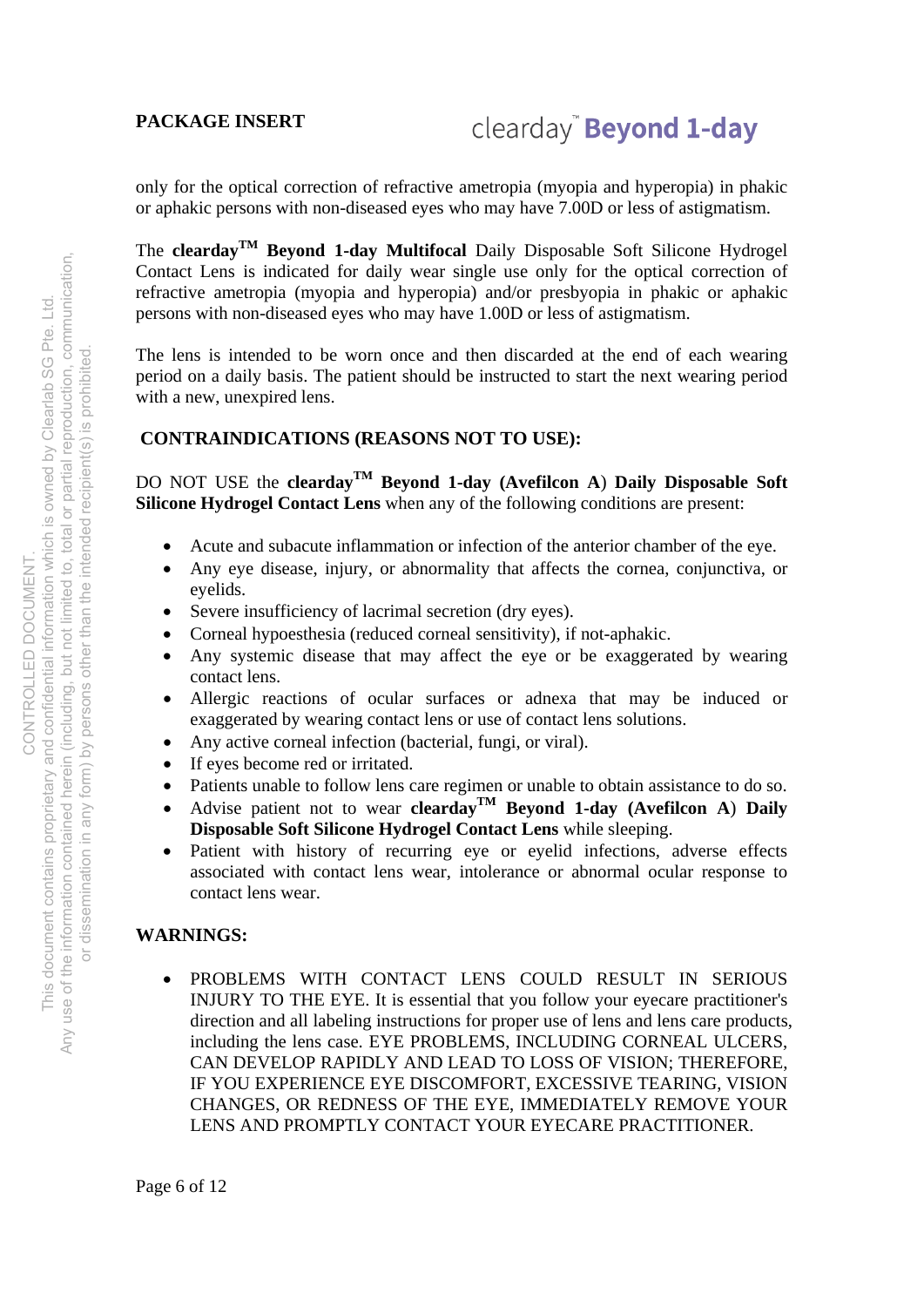- All contact lens wearers must see their eye care practitioner as directed.
- Daily wear lens are not indicated for overnight wear, and you are instructed not to wear the **cleardayTM Beyond 1-day (Avefilcon A**) **Daily Disposable Soft Silicone Hydrogel Contact Lens** while sleeping. Clinical studies have shown that the risk of serious adverse reactions is increased when these lens are worn overnight.
- Studies have shown that contact lens wearers who are smokers have a higher incidence of adverse reactions than nonsmokers do.

### **PRECAUTIONS:**

Special Precautions for the Eyecare Practitioner:

- Always discard disposable lenses after the recommended wearing schedule prescribed by the eyecare practitioner.
- Consequently when selecting an appropriate lens design and parameter, the eyecare practitioner should consider all characteristics of the lens that can affect lens performance and ocular health, including oxygen permeability, wettability, central and peripheral thickness and optic zone diameter.
- The potential impact of these factors on the patient's ocular health must be carefully weighed against the patient's need for refractive correction. Therefore the continuing ocular health of the patient and the lens performance on the eye should be carefully monitored by the prescribing eyecare practitioner.
- Fluorescein, a yellow dye, should not be used while the lens is on the patient's eye. The lens absorbs this dye and becomes discolored. Whenever Fluorescein is used in eyes, the eyes should be flushed with a sterile saline solution that is recommended for in eye use. Wait at least one hour before replacing the lens. Too early replacement may allow the lens to absorb residual Fluorescein irreversibly.
- Before leaving the eyecare practitioner's office, the patient should be able to promptly remove the lens or should have someone else available to remove the lens for him or her.
- Eyecare practitioners should instruct the patient to remove the lens immediately if the eye becomes red or irritated.

### **The eyecare practitioner should carefully instruct patients about the following lens care regimen and safety precautions:**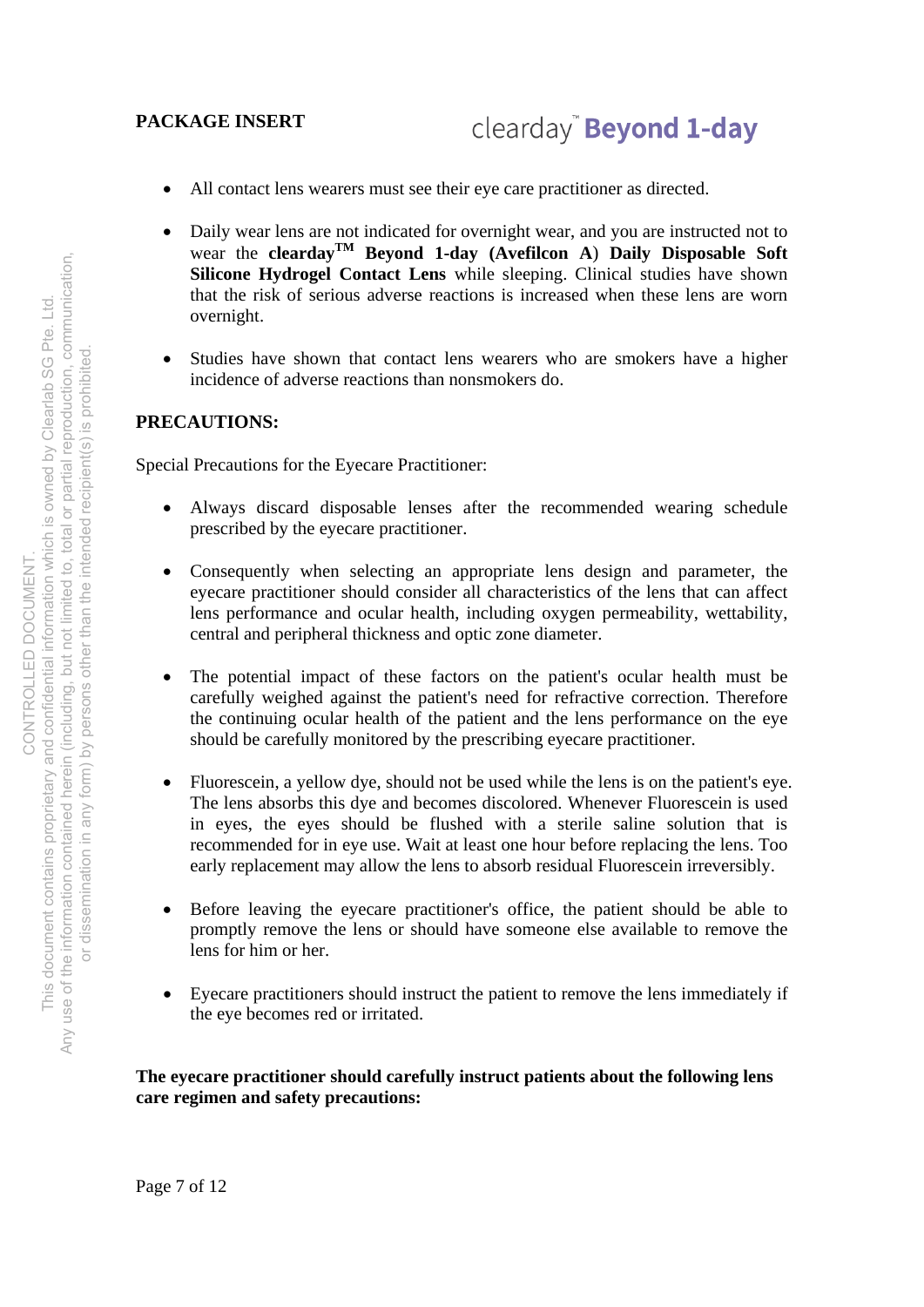### clearday<sup>®</sup> Beyond 1-day

- If patients experience eye discomfort, excessive tearing, vision changes, redness of the eye or other problems, they should be instructed to remove their lenses immediately and contact their eye care professional promptly. It is therefore recommended that contact lens wearers see their eye care professional routinely as directed.
- The lens is intended to be **WORN ONCE** and then discarded at the end of each wearing period.
- The patient should be instructed to start the next wearing period with a new, unexpired lens.
- Emergency lens cleaning and disinfection is not recommended.
- The patient should be reminded to have replacement lenses or back-up spectacles available at all times.
- The patient should be instructed to always have a spare pair of lenses at all times.
- Always wash and rinse hands before handling lens.
- Do not get cosmetics, lotions, soaps, creams, deodorants, or sprays in the eyes or on the lens.
- It is best to put on lens before putting on makeup. Water-base cosmetics are less likely to damage lens than oil-base.
- Do not touch contact lens with the fingers or hands if the hands are not free of foreign materials, as microscopic scratches of the lens may occur, causing distorted vision and/or injury to the eye.
- Carefully follow the handling, insertion, removal and wearing instructions in the patient instructions for the **clearday<sup>TM</sup> Beyond 1-day (Avefilcon A) Daily Disposable Soft Silicone Hydrogel Contact Lens** and those prescribed by the eyecare practitioner.
- If the lens sticks (stops moving) on the eye, follow the recommended directions on care for sticking lens. The lens should move freely on the eye for the continued health of the eye. If non-movement of the lens continues, the patient should be instructed to **IMMEDIATELY** consult his or her eye care practitioner.
- Never wear lens beyond the period recommended by the eyecare practitioner.
- If aerosol products such as hair spray are used while wearing lens, exercise caution and keep eyes closed until the spray has settled.
- Always handle lens carefully and avoid dropping them.
- Avoid all harmful or irritating vapors and fumes while wearing lens.
- Ask the eyecare practitioner about wearing lens during sporting activities.
- Inform the doctor (health care practitioner) about being a contact lens wearer.
- Never use tweezers or other tools to remove lens from the lens container unless specifically indicated for that use. Pour the lens into the hand.
- Do not touch the lens with fingernails.
- Always contact the eyecare practitioner before using any medicine or medications in the eyes.
- Always inform the employer of being a contact lens wearer. Some jobs may require use of eye protection equipment or may require that the patient not wear contact lens.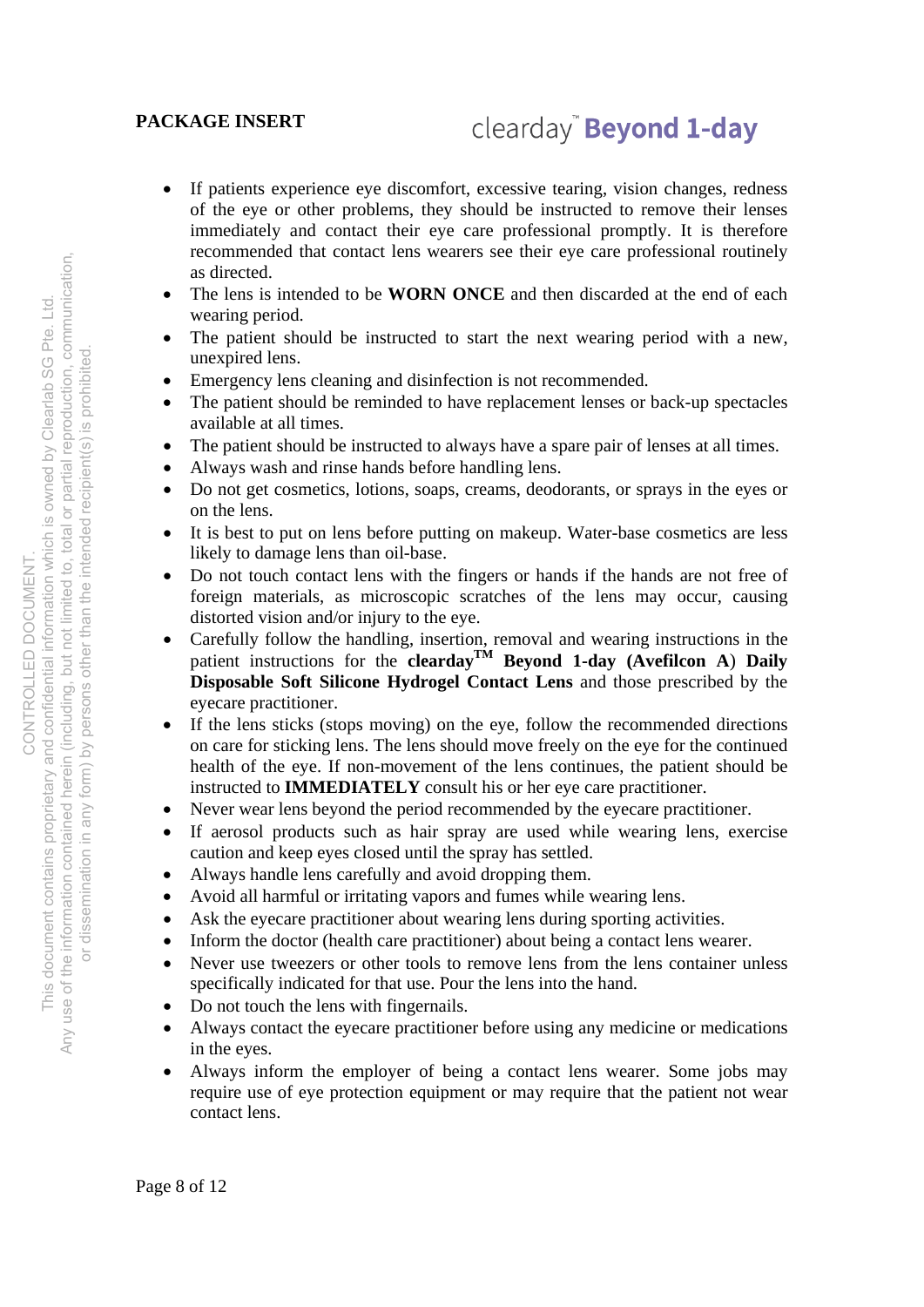### clearday<sup>"</sup> Beyond 1-day

 As with any contact lens, follow-up visits are necessary to assure the continuing health of the patient's eyes. The patient should be instructed as to a recommended follow-up.

### **ADVERSE REACTIONS:**

The patient should be informed that the following problems may occur:

- Eyes stinging, burning, itching (irritation), or other eye pain.
- Comfort is less than when lens was first placed on eye.
- Feeling that something is in the eye such as a foreign body or scratched area.
- Excessive watering (tearing) of the eye.
- Unusual eye secretions.
- Redness of the eye.
- Reduced sharpness of vision (poor visual acuity).
- Blurred vision, rainbows, or halos around objects.
- Sensitivity to light (photophobia).
- Dry eyes.

If the patient notices any of the above, the patient should **IMMEDIATELY REMOVE THE LENS!**

- If discomfort or problems stops, then look closely at the lens. If the lens is in any way damaged, **DO NOT PUT THE LENS BACK ON EYE.** Discard the lens and replace with a fresh lens.
- After reinsertion, if the problem continues, the patient should **IMMEDIATELY REMOVE THE LENS AND CONSULT YOUR EYECARE PRACTITIONER.**
- When any of the above problems occur, a serious condition such as infection, corneal ulcer, neovascularization, or iritis may be present. KEEP THE LENS OFF THE EYE AND SEEK IMMEDIATE PROFESSIONAL IDENTIFICATION of the problem and prompt treatment to avoid serious eye damage.

### **FITTING:**

Conventional methods of fitting contact lenses apply to the **clearday**<sup>TM</sup> Beyond 1-day **(Avefilcon A**) **Daily Disposable Soft Silicone Hydrogel Contact Lens**. For detailed description of the fitting techniques, refer to the **clearday**<sup>TM</sup> Beyond 1-day (Avefilcon A) **Daily Disposable Soft Silicone Hydrogel Contact Lens** Professional Fitting Guide and Patient Information/ Wearer's Guide, copies of which are available from: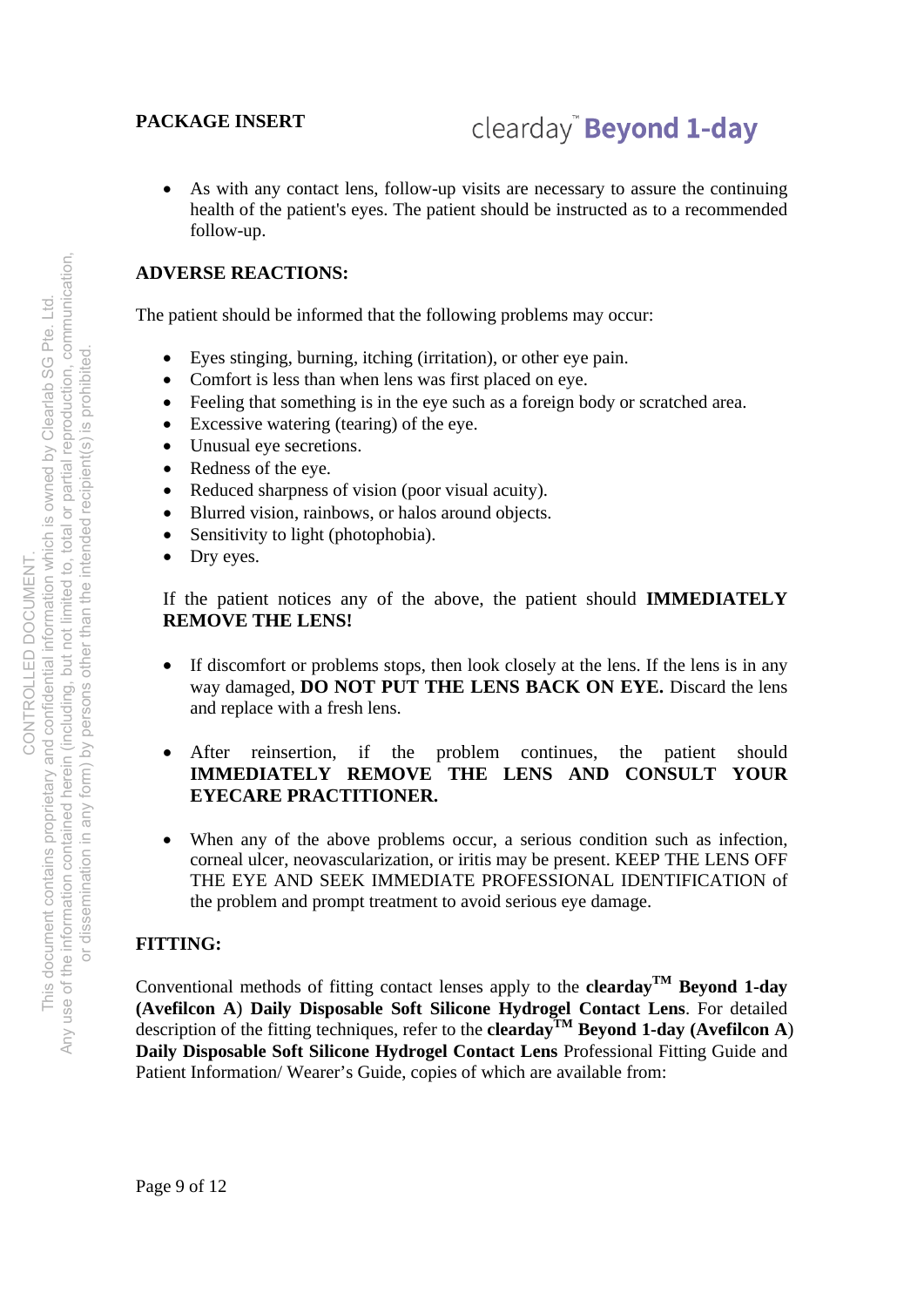### clearday<sup>"</sup> Beyond 1-day

### **Clearlab SG Pte. Ltd.**

139 Joo Seng Road, Singapore 368362 Tel: +65 6749 1090 Fax: +65 6282 3953 Email: Regulatory@clearlab.com Website: www.clearlab.com

### **RECOMMENDED WEARING SCHEDULE:**

Close professional supervision is recommended to ensure safe and successful contact lens wear. If any discomfort, decreased vision, ocular injection or corneal edema, is felt or experienced, the lens should be removed and the patient scheduled with their eye care professional for examination immediately. The problem may be relieved by establishing a different wearing schedule or possibly by refitting the lens.

### **THE WEARING SCHEDULE SHOULD BE DETERMINED BY THE EYECARE PRACTITIONER.**

It may be advisable for patients who have never worn contact lenses previously to be given a wearing schedule that gradually increases wearing time over a few days. This is to allow more gradual adaptation of the ocular tissues to contact lens wear. It is important not to exceed the wearing schedule. The eyecare practitioner should emphasize the importance of adhering to the initial maximum wearing schedule. Regular check ups, as determined by the eye care practitioner, are also extremely important.

The **cleardayTM Beyond 1-day (Avefilcon A**) **Daily Disposable Soft Silicone Hydrogel Contact Lens** is indicated for daily wear. Normal daily wear of lenses assumes a minimum of 6 hours of non-lens wear everyday (i.e. for every 24 hours). The maximum suggested wearing schedule for the **clearday**<sup>TM</sup> Beyond 1-day (Avefilcon A) Daily **Disposable Soft Silicone Hydrogel Contact Lens** is suggested below:

| T T Q T T R Q<br>. |  | . . | orking hours<br>W<br>-<br>. |
|--------------------|--|-----|-----------------------------|

STUDY HAS NOT BEEN PERFORMED TO SHOW THAT THE **cleardayTM Beyond 1-day (Avefilcon A**) **Daily Disposable Soft Silicone Hydrogel Contact Lens**" IS SAFE TO WEAR DURING SLEEP. Patients should not sleep while wearing this product.

### **PLANNED REPLACEMENT:**

The **cleardayTM Beyond 1-day (Avefilcon A**) **Daily Disposable Soft Silicone Hydrogel Contact Lens** is intended to be **WORN ONCE** and discarded upon removal. The patient should be instructed to start the next wearing period with a new, unexpired lens.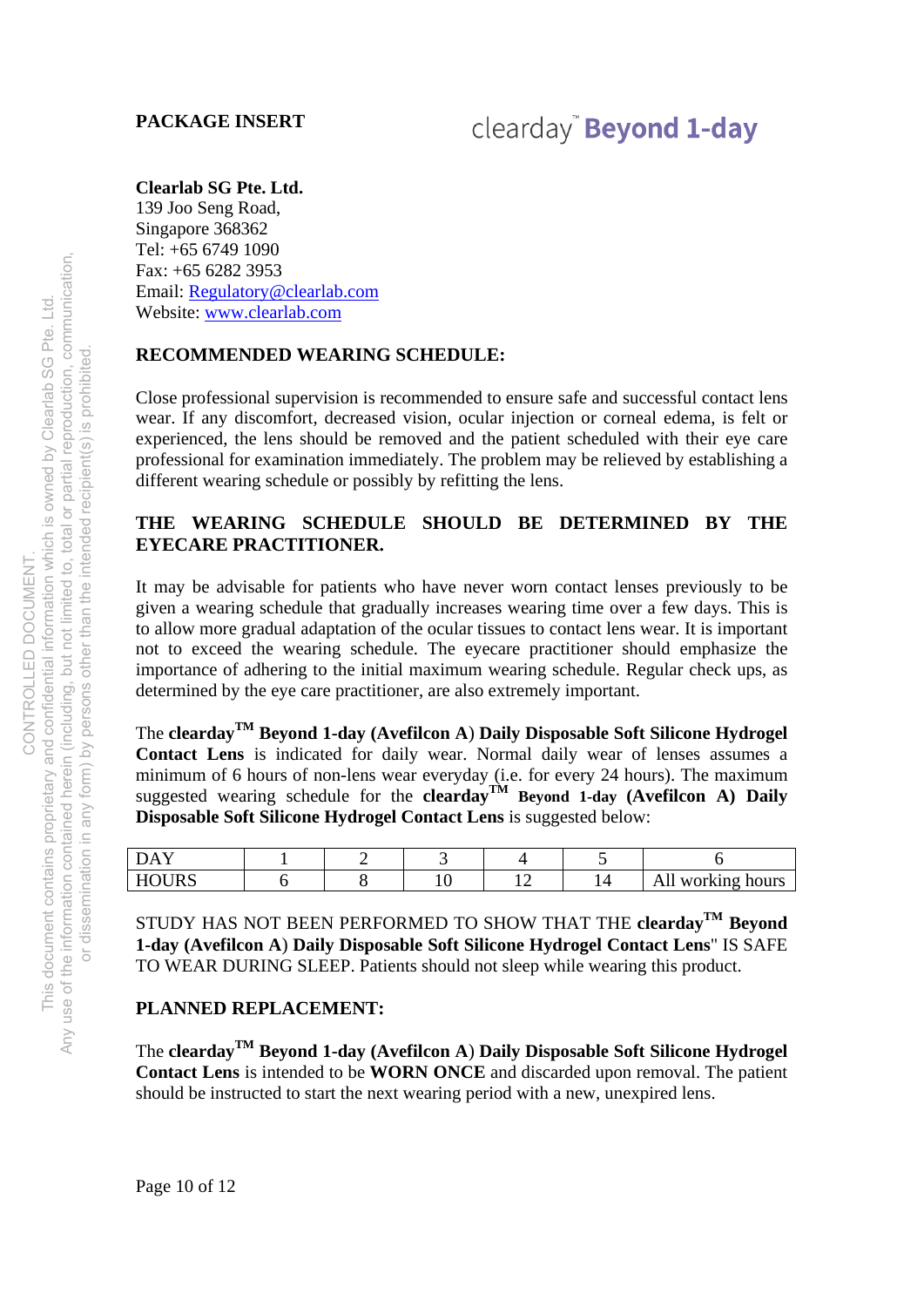### clearday<sup>"</sup> Beyond 1-day

### **LENS CARE DIRECTIONS:**

The **cleardayTM Beyond 1-day (Avefilcon A**) **Daily Disposable Soft Silicone Hydrogel Contact Lens** is intended to be worn once and discarded upon removal. The patient should be instructed to start the next wearing period with a new, unexpired lens.

Eyecare Practitioners should review with the patient lens care directions, including both basic lens care information and specific instruction on the lens care wearing schedule recommended for the patient.

#### **Dried out (dehydrated) dry lens:**

 If a lens becomes dehydrated while not on eye, it should be discarded. The discarded lens should be replaced with a fresh-sterile lens.

#### **Care for a sticking (non-moving) lens on Eye:**

- If the lens sticks (cannot be removed from eye), the patient should be instructed to apply 3 to 4 drops of the recommended lubricating or rewetting solution directly to the eye and wait until the lens begins to move freely on the eye before removing it.
- If non-movement of the lens continues after 15 minutes, the patient should **IMMEDIATELY** consult the eye care practitioner.

### **EMERGENCIES:**

Emergency lens cleaning and disinfection is not recommended. The patient should be reminded to have replacement lenses or back-up spectacles available at all times.

The patient should be informed that if any chemical of any kind (household products, gardening solutions, laboratory chemicals, etc) are splashed into the eyes, the patient should:

### **FLUSH EYES IMMEDIATELY WITH TAP WATER AND IMMEDIATELY CONTACT YOUR EYECARE PRACTITIONER OR VISIT A HOSPITAL EMERGENCY ROOM WITHOUT DELAY.**

#### **HOW SUPPLIED:**

Each lens is supplied sterile in blister packs containing buffered saline solution. The blister pack is marked with dioptric for spherical lenses or toric power, cylinder axis for toric lenses, multifocal add for multifocal lenses, Rx symbol, sterile symbol, composition of the lens, manufacturing lot number and expiration date of the lens. The blister pack is also marked as 'NOT FOR INDIVIDUAL RESALE'.